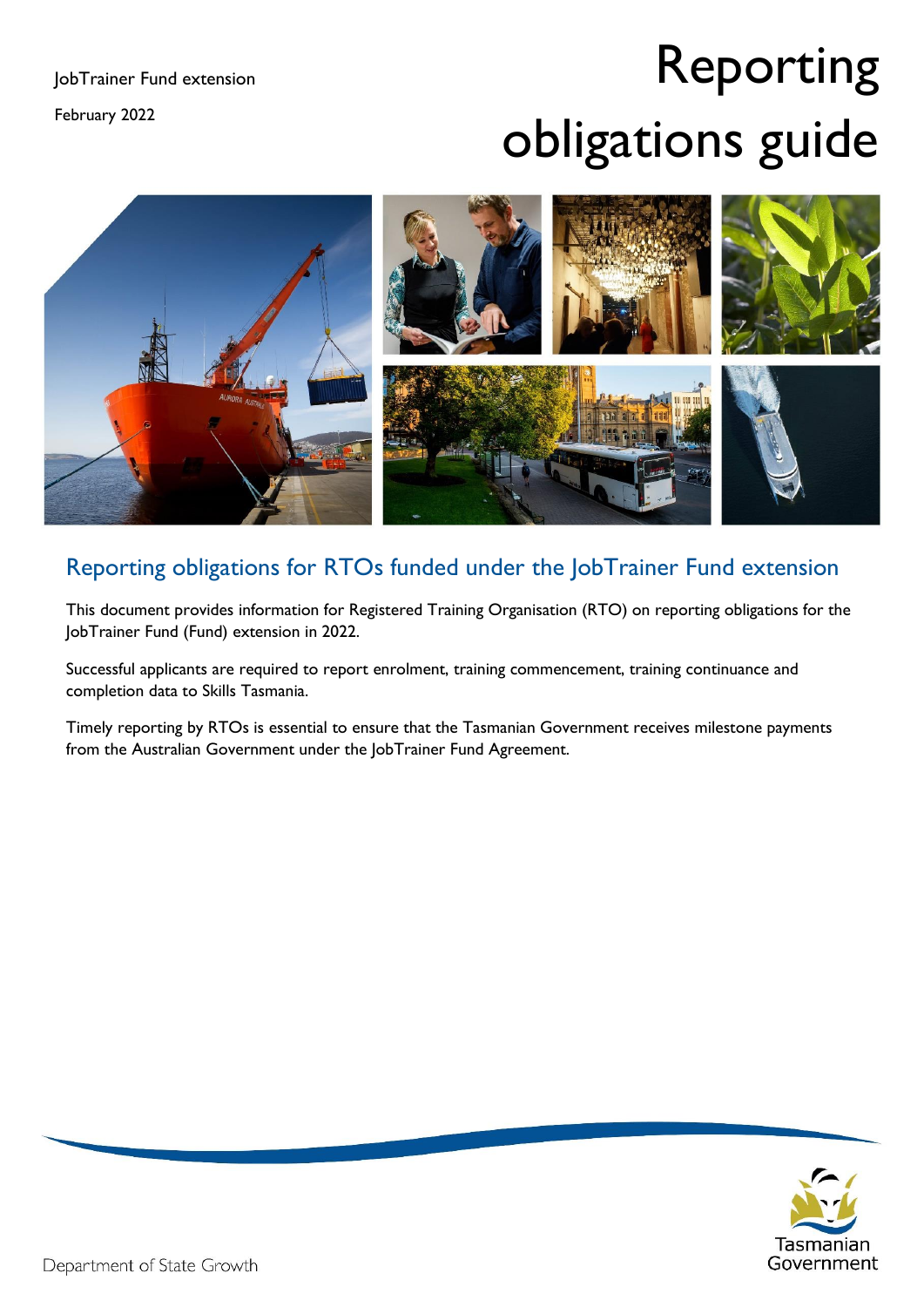### How often are RTOs required to report under the JobTrainer Fund?

Monthly reporting of JobTrainer Fund data is essential.

The Fund's applicant guide requires that RTOs must report monthly on enrolments, commencements, and completions of qualifications, courses and/or skill sets to Skills Tasmania, through AVETMISS compliant data. This includes Tasmania's state specific AVETMISS fields.

Skills Tasmania is required to report to the Australian Government on the uptake of training via the Fund including the number of enrolments, commencements, and completions by:

- Age group
- Gender
- Location (metropolitan, regional, remote)
- Course
- Qualification level
- Indigeneity (where known)
- Culturally and linguistic diversity (where known)

RTOs must submit their first Fund report to Skills Tasmania no later than the  $10<sup>th</sup>$  day of the month in which the first JobTrainer Fund activity occurs (e.g. enrolments and training commencements), with all following reports to be submitted by the 10th of every month thereafter. If the 10th day of the month is not a business day, then no later than the last business day occurring before the 10th day of the month.

#### How are enrolments and commencements defined for the JobTrainer Fund?

An '**enrolment**' in the context of the Fund is defined as the point at which the learner is officially registered with the RTO on their student management system as a learner who will be trained by the RTO in the qualification, course or skill set shown in the student management system record.

A '**commencement**' in the context of the Fund refers to the commencement of training and is defined as the date the learner begins undertaking training activities that build the learner's skills and knowledge in relation to the qualification, course or skill set.

#### How to report enrolments

Reporting of 'enrolment' has not been required by Skills Tasmania in previous grant programs but is an essential requirement of the Fund.

Using their student management system, RTOs must report learner enrolments on a Unit level in the AVETMISS NAT00120 Training Activity file, using the data field 'Outcome Identifier – National' with code: '85 – Not Yet Started', AND on a Course level in the AVETMISS NAT00130 Program Completed file using the data field 'Program Status Identifier' with code: '85 – Not Yet Started'

All other training activity for the Fund (e.g. training commencements and completions) must be reported as AVETMISS compliant data monthly, as per reporting timelines above.

#### What are the JobTrainer Fund requirements for the myskills website?

The Australian Government will promote the Fund through its *myskills* website and through the employment services system.